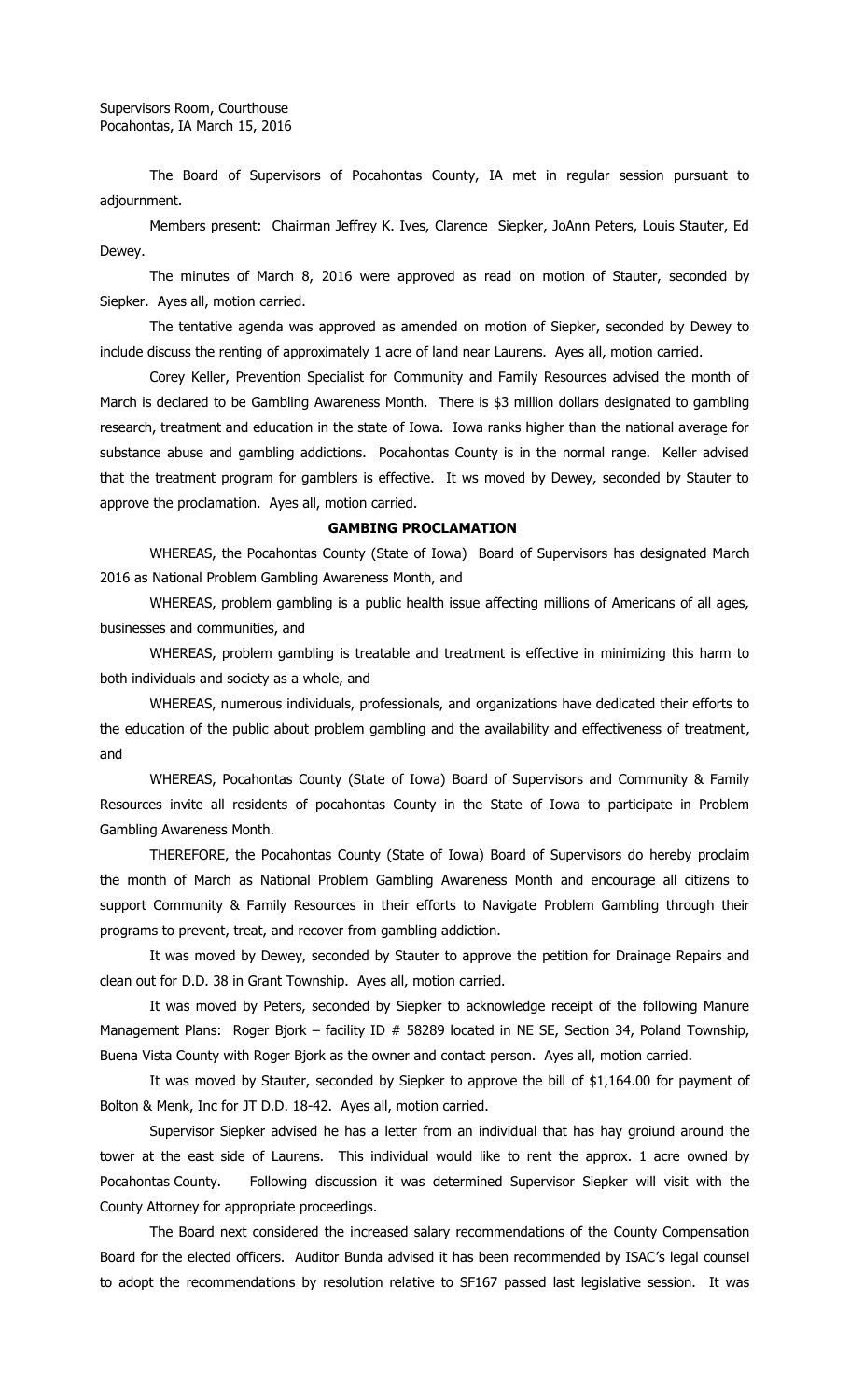moved by Dewey, seconded by Siepker to adopt the resolution setting the wages at 2% increase rather than the 2.5% recommended by the Compensation Board. The chairman called the question with the following recorded vote: ayes – Siepker, Peters, Stauter, Dewey, Ives; nayes – none. Whereby the resolution is duly adopted to-wit:

# **RESOLUTION – 2016 – 03- #7**

WHEREAS, the Pocahontas County Compensation Board meets annually to recommend a compensation schedule for elected officials for the fiscal year immediately following, in accordance with Iowa Code Chapters 331.905 and 331.907, and

WHEREAS, the Pocahontas County Compensation Board met on February 11, 2016 and made the following salary recommendations for the following elected officials for the fiscal year beginning July 1, 2016:

| <b>Elected Official</b><br>Auditor | <b>Current Salary</b><br>\$53,338.00 | Proposed Increase<br>% 2.5 | <b>Recommended Salary</b><br>\$54,671.00 |
|------------------------------------|--------------------------------------|----------------------------|------------------------------------------|
| <b>County Attorney</b>             | \$61,889.00                          | % 2.5                      | \$63,436.00                              |
| Recorder                           | \$53,338.00                          | % 2.5                      | \$54,671.00                              |
| Sheriff                            | \$71,185.00                          | % 2.5                      | \$72,965.00                              |
| Supervisors                        | \$26,730.00                          | % 2.5                      | \$27,398.00                              |
| Treasurer                          | \$53,338.00                          | % 2.5                      | \$54,671.00                              |

### **OPTION 1:**

THEREFORE, BE IT RESOLVED that the Pocahontas County Board of Supervisors adopts the salary recommendations for elected officials for the fiscal year beginning July 1, 2016 as recommended by the Pocahontas County Compensation Board.

**OPTION 2: (if different than compensation board recommendation)**

THEREFORE, BE IT RESOLVED that the Pocahontas County Board of Supervisors approves the following salary adjustments for the following elected officials for the fiscal year beginning July 1, 2016:

| <b>Elected Official</b><br>Auditor | <b>Approved Salary</b><br>\$54,405 | <b>Approved Increase</b><br>% 2.0 |
|------------------------------------|------------------------------------|-----------------------------------|
| <b>County Attorney</b>             | \$63,127                           | % 2.0                             |
| Recorder                           | \$54,405                           | % 2.0                             |
| Sheriff                            | \$72,609                           | % 2.0                             |
| Supervisors                        | \$27,265                           | % 2.0                             |
| Treasurer                          | \$54,405                           | % 2.0                             |

At 10:35 a.m. the Board proceeded to the Public Hearing for the FY2017 Budget. Auditor Bunda noted the proofs of publication are on file. There is no one from the public present, there are no written or oral objections filed. Supervisor Stauter questioned if the County should consider reducing the funding to the Economic Development Commission by giving half the funding and have the commission request additional funding. Following discussion it was moved by Dewey, seconded by Stauter to approve the budget as published and adopt the resolution. The Chairman called the question with the following recorded vote: ayes – Siepker, Peters, Stauter, Dewey, Ives; nays – none. Whereby the resolution is adopted to-wit:

## **RESOLUTION – 2016 -03- #08**

## **FY 2017 COUNTY BUDGET**

WHEREAS, Pocahontas County, Iowa held a Public Hearing on March 15, 2016 for the 2016/2017 Fiscal Year County Budget, and